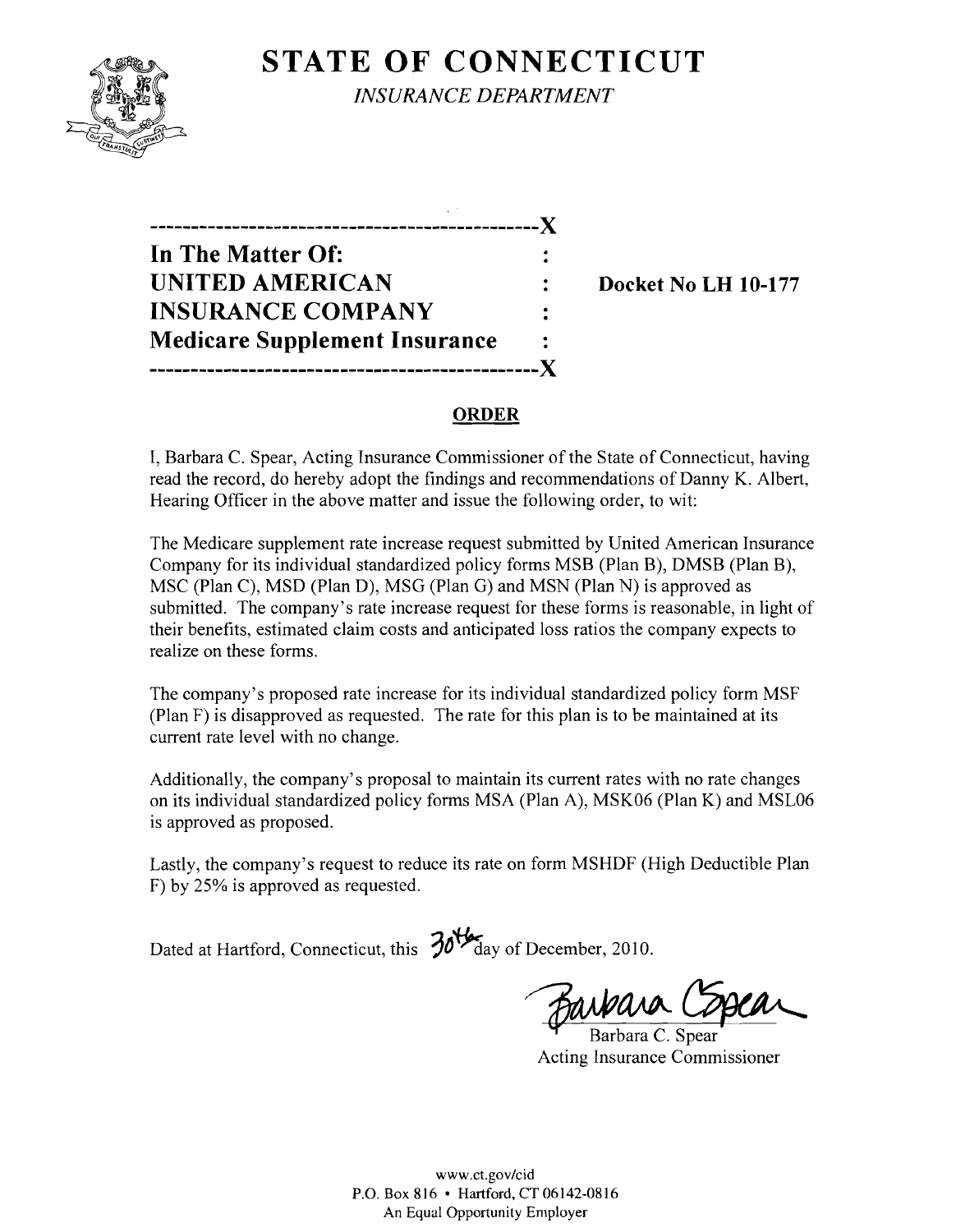# STATE OF CONNECTICUT



*INSURANCE DEPARTMENT* 

--------------------------X In The Matter Of: UNITED AMERICAN : Docket No. LH 10-177 INSURANCE COMPANY Medicare Supplement Insurance -----------------------------------------------X

### PROPOSED FINAL DECISION

#### 1. INTRODUCTION

The Insurance Commissioner of the State of Connecticut is empowered to review rates charged for individual and group Medicare supplement policies sold to any resident of this State who is eligible for Medicare. The source for this regulatory authority is contained in Chapter 700c and Section 38a-495a of the Connecticut General Statutes.

After due notice a hearing was held at the Insurance Department in Hartford on December 15, 2010 to consider whether or not the rate increase requested by United American Insurance Company on its individual standardized supplement business should be approved.

No members from the general public attended the hearing.

No company representatives attended the hearing.

The hearing was conducted in accordance with the requirements of Section 38a-474, Connecticut General Statutes, the Uniform Administrative Procedures Act, Chapter 54 of the Connecticut General Statutes, and the Insurance Department Rules of Practice, Section 38a-8-1 et seq. of the Regulations of Connecticut State Agencies.

A Medicare supplement (or Medigap) policy is a private health insurance policy sold on an individual or group basis which provides benefits that are additional to the benefits provided by Medicare. For many years Medicare supplement policies have been highly regulated under both state and federal law to protect the interests of persons eligible for Medicare who depend on these policies to provide additional coverage for the costs of health care.

Effective December 1,2005, Connecticut amended its program of standardized Medicare supplement policies in accordance with Section 38a-495a of the Connecticut General Statutes, and Sections 38a-495a-1 through 38a-495a-21 of the Regulations of Connecticut Agencies. This program, which conforms to federal requirements, provides that all insurers offering Medicare supplement policies for sale in the state must offer the basic "core" package of benefits known as Plan A. Insurers may also offer anyone or more of eleven other plans (Plans B through L).

> *www.ct.gov/cid*  P.O. Box 816 • Hartford, CT 06142-0816 An Equal Opportunity Employer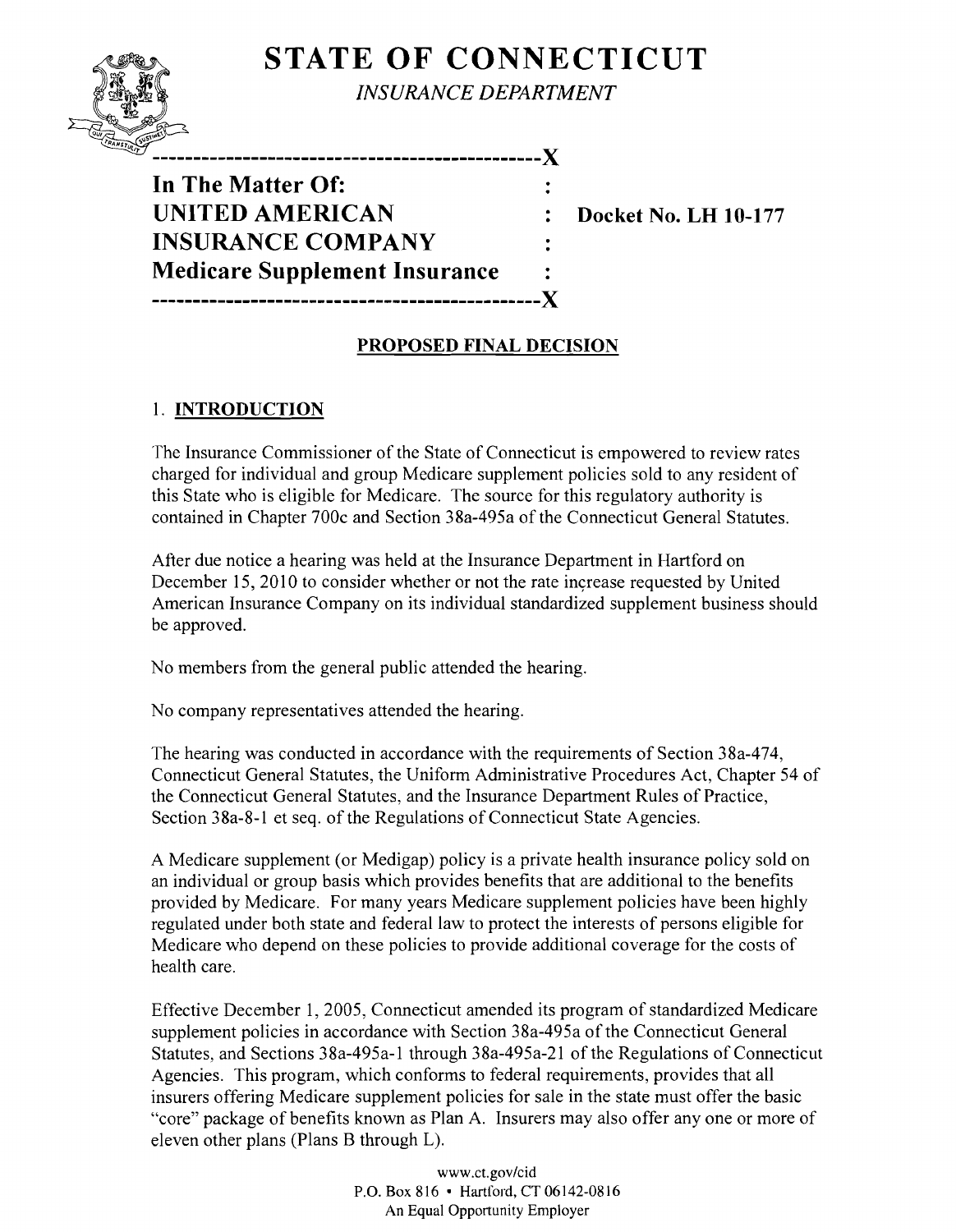Effective January 1,2006, in accordance with Section 38a-495c ofthe Connecticut General Statutes (as amended by Public Act 05-20) premiums for all Medicare supplement policies in the state must use community rating. Rates for Plans A through L must be computed without regard to age, gender, previous claims history or the medical condition of any person covered by a Medicare supplement policy or certificate.

The statute provides that coverage under Plan A through L may not be denied on the basis of age, gender, previous claims history or the medical condition of any covered person. Insurers may exclude benefits for losses incurred within six months from the effective date of coverage based on a pre-existing condition.

Effective October 1, 1998, carriers that offer Plan B or Plan C must make these plans as well as Plan A, available to all persons eligible for Medicare by reason of disability.

Insurers must also make the necessary arrangements to receive notice of all claims paid by Medicare for their insureds so that supplemental benefits can be computed and paid without requiring insureds to file claim forms for such benefits. This process of direct notice and automatic claims payment is commonly referred to as "piggybacking" or "crossover".

Sections 38a-495 and 38a-522 of the Connecticut General Statutes, and Section 38a-495a-lO of the Regulations of Connecticut Agencies, state that individual and group Medicare supplement policies must have anticipated loss ratios of 65% and 75%, respectively. Under Sections 38a-495-7 and 38a-495a-lO of the Regulations of Connecticut Agencies, filings for rate increases must demonstrate that actual and expected losses in relation to premiums meet these standards, and anticipated loss ratios for the entire future period for which the requested premiums are calculated to provide coverage must be expected to equal or exceed the appropriate loss ratio standard.

Section 38a-473 of the Connecticut General Statutes provides that no insurer may incorporate in its rates for Medicare supplement policies factors for expenses that exceed 150% of the average expense ratio for that insurer's entire written premium for all lines of health insurance for the previous calendar year.

#### II. **FINDING OF FACT**

After reviewing the exhibits entered into the record ofthis proceeding, and utilizing the experience, technical competence and specialized knowledge of the Insurance Department, the undersigned makes the following findings of fact:

1. United American Insurance Company has requested the following rate increases on its individual standardized Medicare supplement policies for forms MSB, (D)MSB, MSC, MSD, MSF, MSG, and MSNIO:

|      | Proposed      |  |
|------|---------------|--|
| Plan | Rate Increase |  |
| R    | 3.5%          |  |
| (D)B | 3.5%          |  |
| C    | 3.5%          |  |
| D    | 3.5%          |  |
| F    | 3.5%          |  |
| G    | 3.5%          |  |
| N    | 3.5%          |  |
|      |               |  |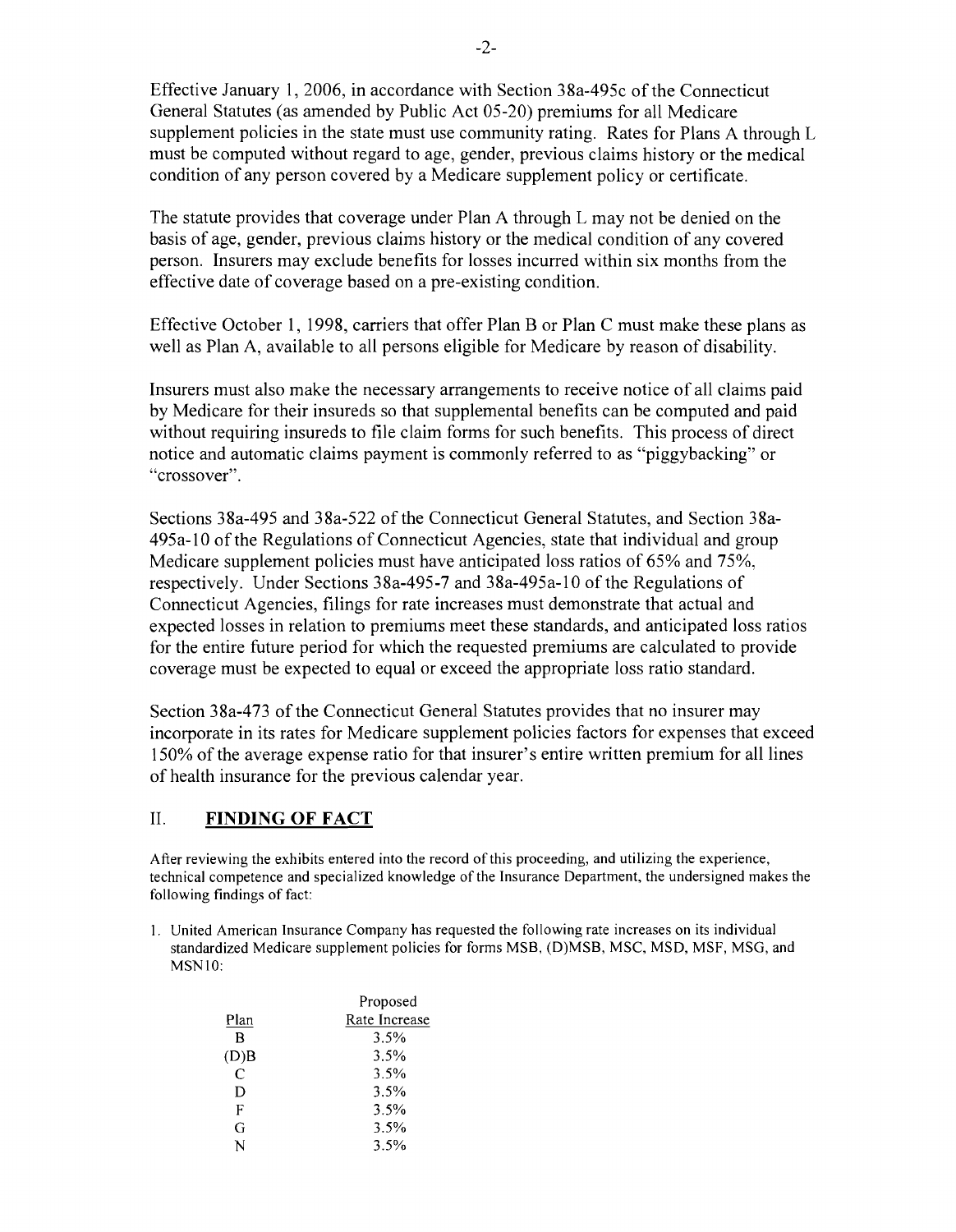They have also requested that the rates for Plan MSA, MSK and MSL remain unchanged, while reducing the premium for MSHOF by 25%.

| Plan       | Connecticut | Nationwide |
|------------|-------------|------------|
| A          | 123         | 4,487      |
| В          | 115         | 11,817     |
| (D)B       | 10          | 6,318      |
| C          | 22          | 8,585      |
| D          | 26          | 5,658      |
| F          | 198         | 40,313     |
| <b>HDF</b> | 6           | 4,249      |
| G          | 52          | 10,617     |
| K          | 0           | 23         |
| L          | 0           | 38         |
| N          | 0           | 4          |
|            |             |            |

2. In-force policy counts as of the second quarter 2010 are as follows:

- 3. These forms are marketed by licensed agents.
- 4. The proposed rates are expected to satisfy the Connecticut statutory loss ratio of 65%, required of individual Medicare supplement forms.
- 5. United American Insurance Company certified that their expense factors are in compliance with section 38a-473, C.G.S.
- 6. United American Insurance Company has conformed to subsection (e) of section 38a-495c, C.G.S. regarding the automatic claims processing requirement.
- 7. Below are the incurred loss ratios for 2009 and 2010 (through June) as well as inception-to-date for Connecticut:

| 2009    | 2010   | Inception |
|---------|--------|-----------|
| 81.7%   | 65.2%  | 70.0%     |
| 48.6%   | 41.7%  | 70.7%     |
| 83.4%   | 103.9% | 123.2%    |
| 65.5%   | 73.6%  | 75.3%     |
| 68.2%   | 46.2%  | 70.5%     |
| 51.4%   | 69.5%  | 65.5%     |
| $-2.6%$ | 111.2% | 19.0%     |
| 72.5%   | 89.6%  | 74.8%     |
|         |        |           |

8. Below are the incurred loss ratios for 2009 and 2010 (through June) as well as inception-to-date on a nationwide basis:

| Plan         | 2009  | 2010    | Inception |
|--------------|-------|---------|-----------|
| $\mathsf{A}$ | 74.6% | 69.8%   | 63.4%     |
| В            | 66.5% | 69.7%   | 66.2%     |
| (D)B         | 79.5% | 83.2%   | 68.0%     |
| C            | 68.7% | 68.8%   | 70.4%     |
| D            | 68.6% | 71.0%   | 69.6%     |
| F            | 69.0% | 73.8%   | 64.7%     |
| HDF          | 33.2% | 32.4%   | $30.3\%$  |
| G            | 68.3% | 70.9%   | 66.3%     |
| K            | 65.4% | 64.0%   | 39.5%     |
| L            | 45.0% | 35.0%   | 40.5%     |
| N            | n/a   | $0.0\%$ | $0.0\%$   |